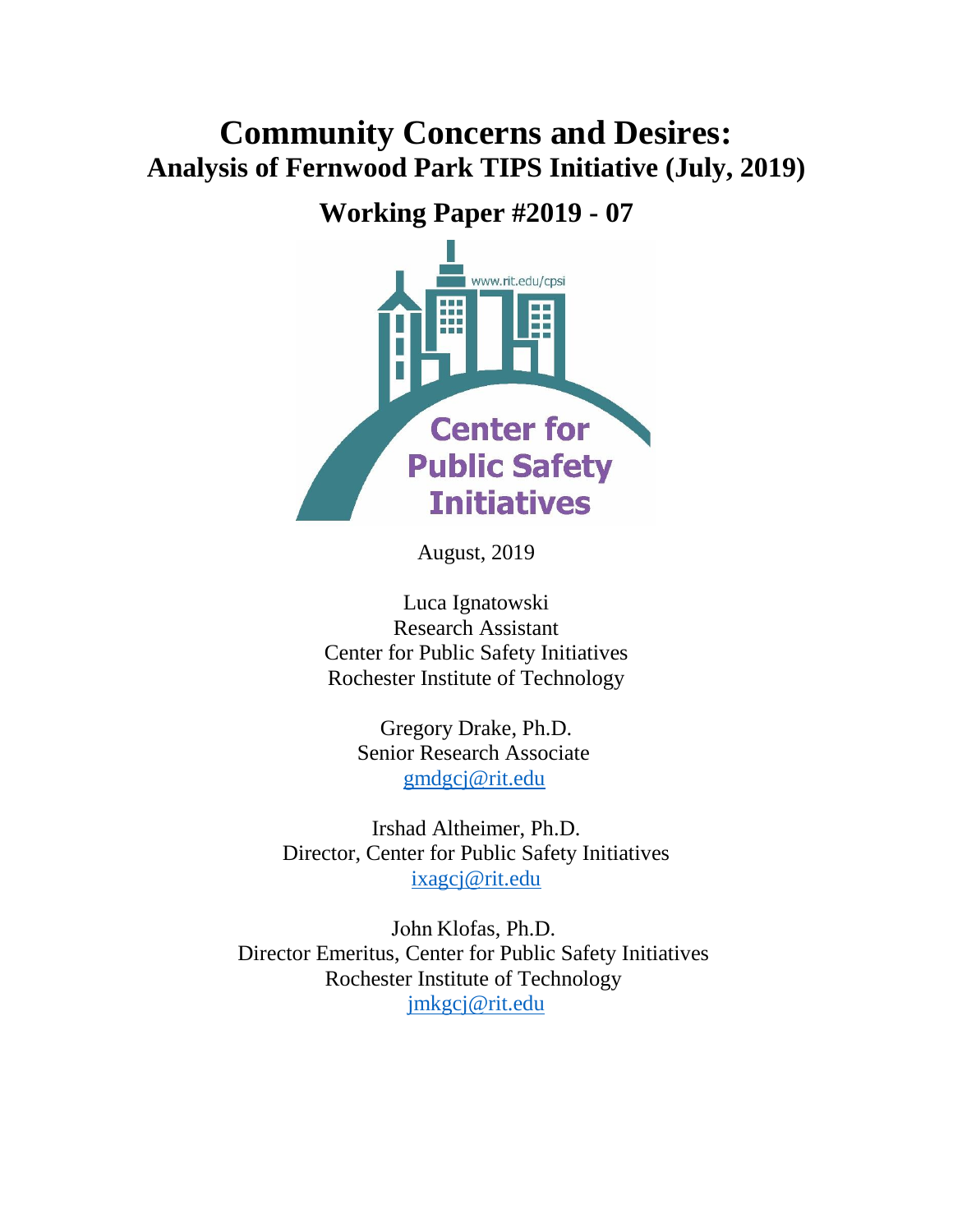#### **Survey**

On Thursday, July 25<sup>th</sup>, 2019, Project TIPS (Trust, Information, Programs, and Services) was held in the neighborhood surrounding Fernwood Park in Rochester, New York. These events are designed to show support for the neighborhood, to investigate community members' concerns and desires for their neighborhood, and to strengthen community and police relationships. This report will summarize the findings from the analysis of the collected surveys and includes the various aspects of the neighborhood that the Fernwood Park community liked, the assessment the community made of their neighborhood, and the initiatives or activities the residents would like implemented within their neighborhood. Finally, this paper will provide multiple anecdotes that the Fernwood Park community wishes to share with law enforcement and community members in the neighborhood.

#### **Methodology**

One component of Project TIPS is a neighborhood survey of the residents. Unlike previous years, the survey was implemented twice: door-to-door the day prior, and again during the event at Fernwood Park. Careful considerations were made to avoid surveying the same people twice. The day before the event, groups of two or three volunteers were sent out to administer the survey, divided into 10 street segments in the neighborhood. Each group was partnered with at least one uniformed law enforcement officer. Groups were instructed to read a readymade script in order to conduct the survey. Only those houses where adult residents responded and agreed to take the survey are included in the sample. Because of this door-to-door sampling method, the resulting sample is not a random sample of the Fernwood Park community. Despite this, the resulting analysis should provide valuable insight into the residents who live there. The day of the event, students and faculty from CPSI implemented the same survey among event attendees.

1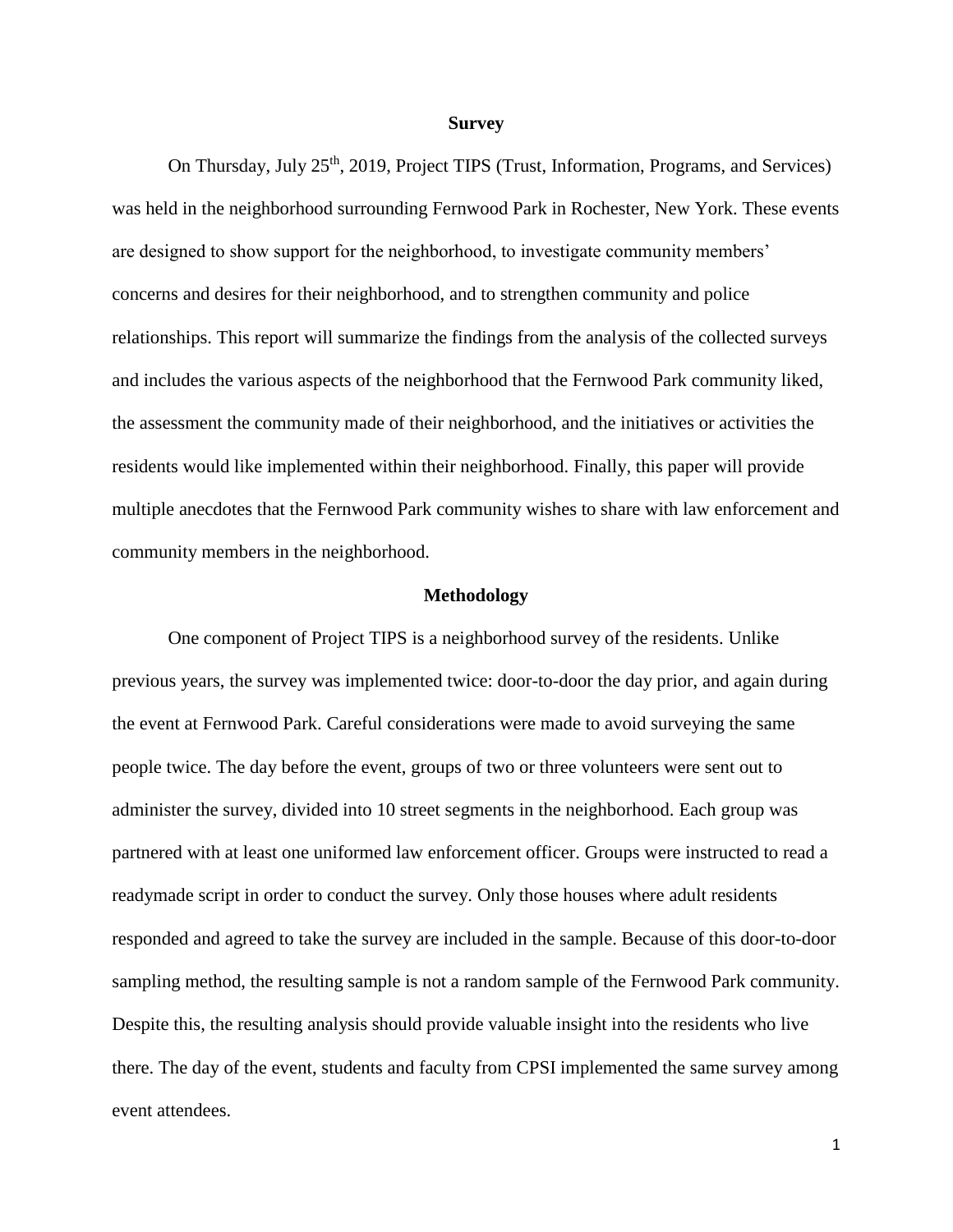#### **Key Findings**

The survey that was administered included a list of 16 questions which, in addition to questions on demographics, collected data regarding community perceptions of the police, satisfaction with the police, collective efficacy, and community concerns of crime. A total of 56 surveys were completed from 10 different sections in the neighborhood prior to the event, and 22 surveys the day of the event, resulting in a grand total of 78 completed surveys<sup>1</sup>. It is possible that these low response rates on both days could be explained by the fact that the surveys were administered at 2pm on a traditional workday, meaning those at work would not be represented in the sample. In addition, hot weather and limited shade may have deterred some from attending the event. Considerable differences in the concerns respondents expressed regarding drug use, violence, gangs, and drug selling could be seen between those surveyed the day before and those surveyed the day of the event. Those surveyed the day before had a tendency to rate these issues as not being concerns, whereas those surveyed at the event tended to rate these issues as being major concerns. For example, when comparing the level of concern for neighborhood violence between both days, 50% rated the issue as being a major concern the day of, whereas only 10.7% rated it this way the day before. It is unclear why this difference presented itself, but it is possible that members of different parts of the neighborhood attended the event then were surveyed the afternoon prior.

 $\overline{\phantom{a}}$ 

 $<sup>1</sup>$  Some respondents did not answer some questions.</sup>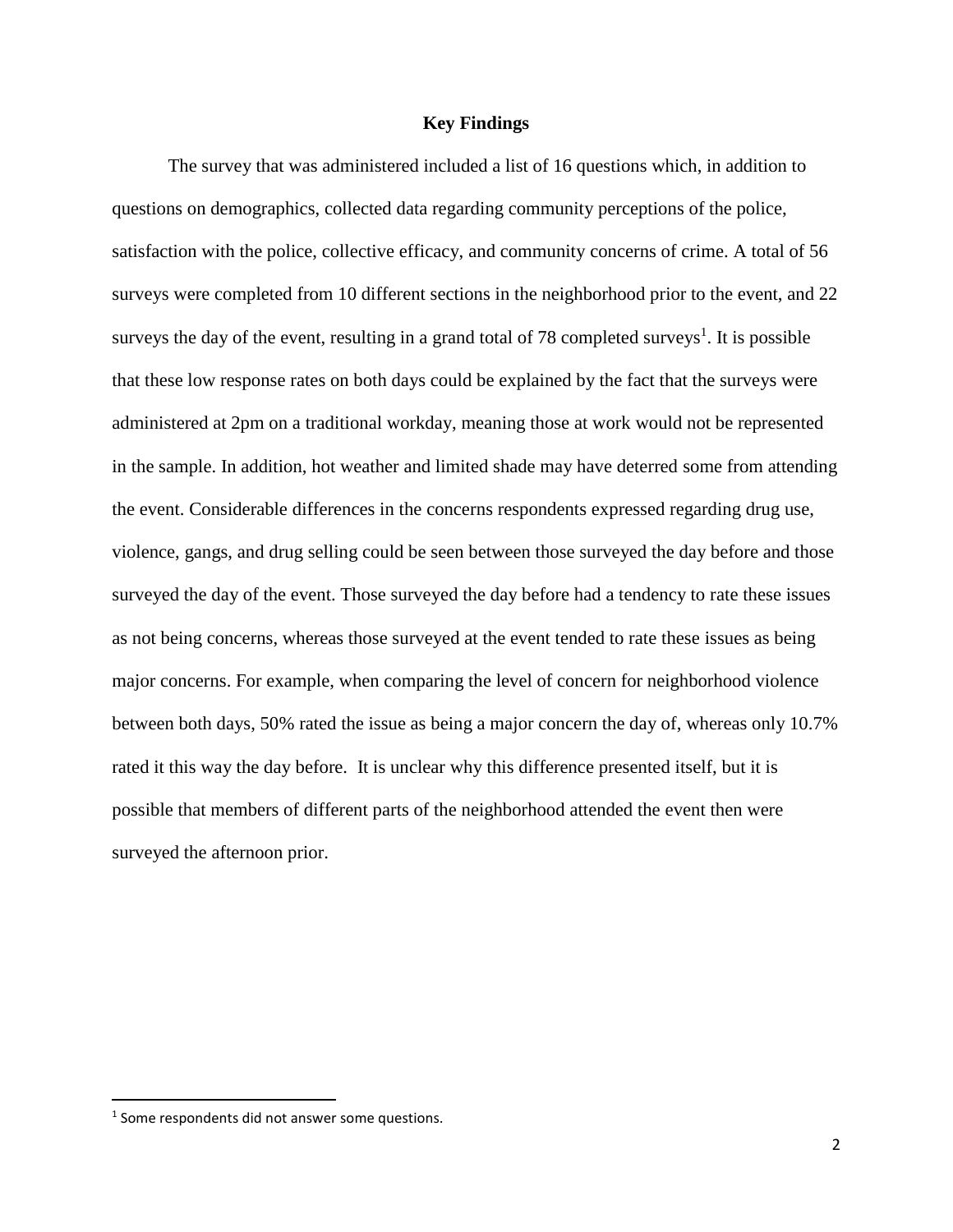|                  | Day of Survey |          |          |  |  |
|------------------|---------------|----------|----------|--|--|
| Level of Concern | Day Before    | At Event | Total    |  |  |
| (Violence)       | $(n=56)$      | $(n=22)$ | $(n=78)$ |  |  |
| Not at all       | 67.9%         | 22.7%    | 55.1%    |  |  |
| Minor concern    | 21.4%         | 27.3%    | 23.1%    |  |  |
| Major concern    | 10.7%         | 50.0%    | 21.8%    |  |  |
| Total            | 100%          | 100%     | 100.0%   |  |  |

### **Figure 1: Comparison of Surveys Taken Before and During Event**

#### **Demographics**

Of the 78 total respondents who took the TIPS survey, African Americans represented the largest group (39.5%), while 15.8% reported Hispanic or Latino ethnicity. Overall, nearly 70% of the respondents identified themselves as being a racial or ethnic minority. Most participants reported being 45-64 years of age (31.6%). This was closely followed by individuals who reported being 65 or older (28.9%) and 25-44 (26.3%). Most of the survey respondents identified themselves as being female (67.9%). For a complete list of sample demographics, see Figure 2. The top percentages in each category are highlighted in bold.

| Race & Ethnicity $(n=76)$ | Percentage |
|---------------------------|------------|
| African American          | 39.5%      |
| Caucasian                 | 30.3%      |
| Hispanic/Latino           | 15.8%      |
| Puerto Rican              | 7.9%       |
| Mixed                     | 5.3%       |
| Other                     | 1.3%       |

| Age (n=76)      | Percentage |
|-----------------|------------|
| 18-24           | 13.2%      |
| 25-44           | 26.3%      |
| $45 - 64$       | 31.6%      |
| $65+$           | 28.9%      |
|                 |            |
| Gender $(n=78)$ | Percentage |
| Male            | 32.1%      |
| Female          | 67.9%      |

**Figure 2: Sample Demographics of the 2019 Fernwood Park TIPS Respondents**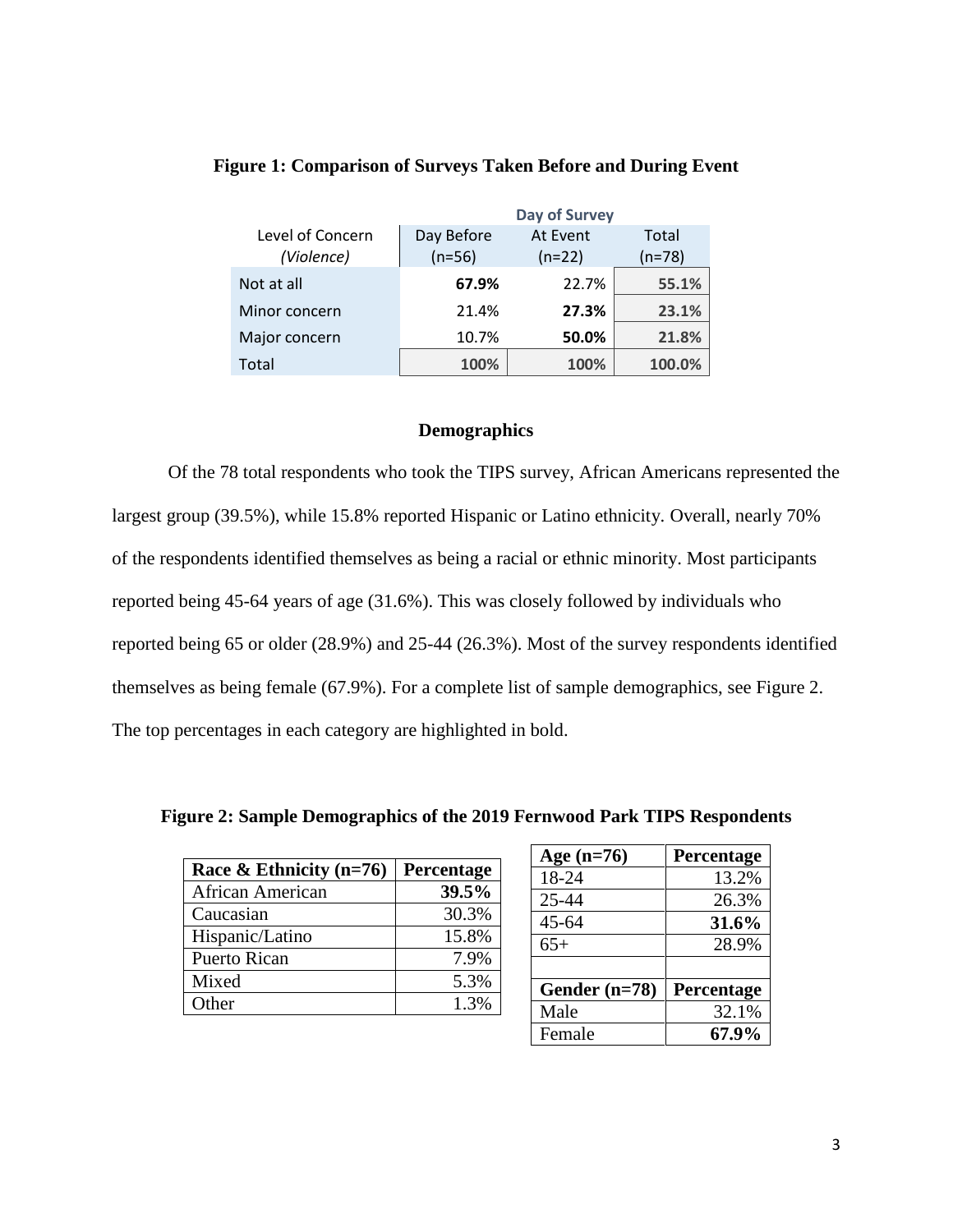#### **Survey Results**

#### **Community Concerns**

The TIPS survey asked residents whether they believed several types of crime and quality of life problems were of major concern, minor concern, or not at all a concern within their neighborhood. These problems included drug use, theft and burglary, violence, gangs, drug selling, stray animals, speeding, and property maintenance concerns.

The most prominent concern expressed by residents was speeding and traffic issues, with 30.8% of the respondents citing speeding and traffic issues as being a major concern in their neighborhood. Drug use and drug selling were also notable concerns, as many of the respondents reported these as being major concerns as well. Gangs were most frequently rated as not at all a concern by community members (64.1%). For a complete list concerns, see Figure  $3^2$ .

| <b>Concerns</b>               |       | <b>Not at All Minor Concern</b> | <b>Major Concern</b> |
|-------------------------------|-------|---------------------------------|----------------------|
| Drug use $(n=76)$             | 48.7% | 27.6%                           | 23.7%                |
| Theft/Burglary $(n=78)$       | 38.5% | 41.0%                           | 20.5%                |
| Violence $(n=78)$             | 55.1% | 23.1%                           | 21.8%                |
| Gangs $(n=78)$                | 64.1% | 19.2%                           | 16.7%                |
| Drug Selling $(n=78)$         | 55.1% | 17.9%                           | 26.9%                |
| <i>Stray Animals</i> $(n=77)$ | 62.3% | 27.3%                           | 10.4%                |
| Speeding $(n=78)$             | 42.3% | 26.9%                           | 30.8%                |
| Property Maintenance $(n=78)$ | 71.8% | 17.9%                           | 10.3%                |

**Figure 3: Neighborhood Concerns of the 2019 Fernwood Park TIPS Respondents**

#### **Heroin and Opioids**

 $\overline{a}$ 

To further explore questions about drug use and drug sales, residents were asked to rate,

on a scale of 1 to 10 in increasing severity, how much of a problem the sale and use of heroin

 $2$  Note that this data is from all respondents, and that, as noted earlier, those that completed the survey the day of the event more frequently rated these issues as major concerns.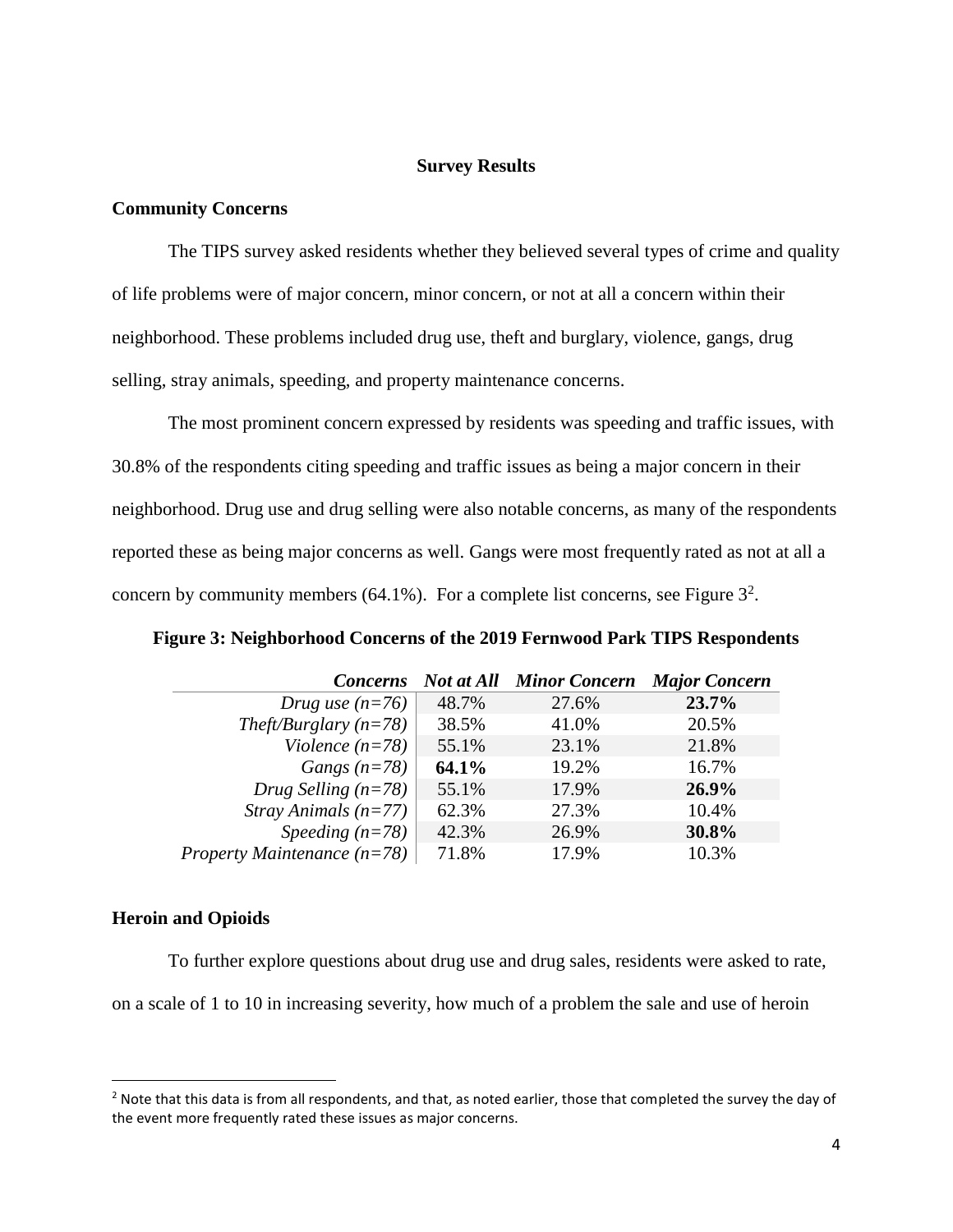was for them in their neighborhood. The vast majority of respondents (64.9%) rated the problem as being a 1. Additionally, a small minority of residents (19%) rated the problem as being greater than 5. See Figure 4 for the complete data set. A follow-up question asked respondents why they chose the number they selected. Popular responses included a lack of personal observations of heroin use and simply not knowing if such activity was taking place in the neighborhood. Some residents alluded to the use of other drugs that are not opioids. Perhaps related to this assessment, an additional question asked residents if they knew anyone who had problems with heroin or other opioids. Of the 74 who responded, 13.5% of the respondents said yes, whereas 86.5% said no.



**Figure 4: Rating of Heroin Problem for 2019 Fernwood Park Respondents (n=74)**

#### **Safety**

When asked how safe they felt in their neighborhood, 96.1% of the respondents stated that they either felt somewhat safe or very safe. Only about 4% of the respondents reported feeling somewhat unsafe or very unsafe in their neighborhood (see Figure 5). A follow-up question asked for specific places or circumstances wherein they felt the least safe. The most common response was, "at night."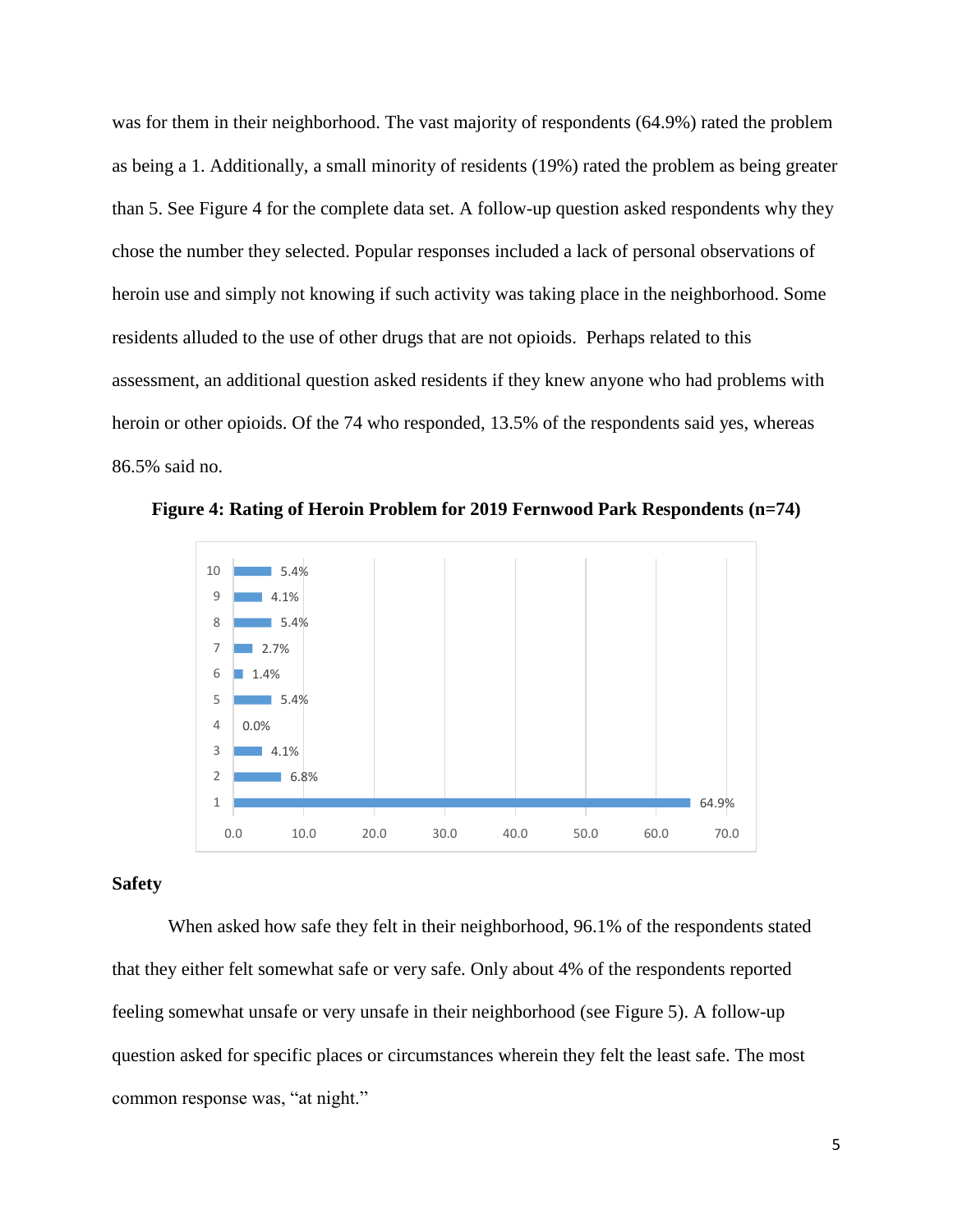

**Figure 5: Perceived Safety of the 2019 Fernwood Park TIPS Respondents (n=78)**

#### **Relationships with the Police**

Among other questions, the survey included a section related to residents and their feelings towards and relationship with the Rochester Police Department. Residents were asked to respond on how much they strongly disagreed, disagreed, agreed, or strongly agreed with several statements related to this theme. Statements included, "I trust the police to do what is best for the community," and, "The police here generally treat people with dignity and respect." When asked if they trust the police to do what's best for the community, over 90% of respondents answered with either agree (64.9%) or strongly agree (26%), while only 9.1% disagreed. For a complete list of responses from this section, see Figure 6.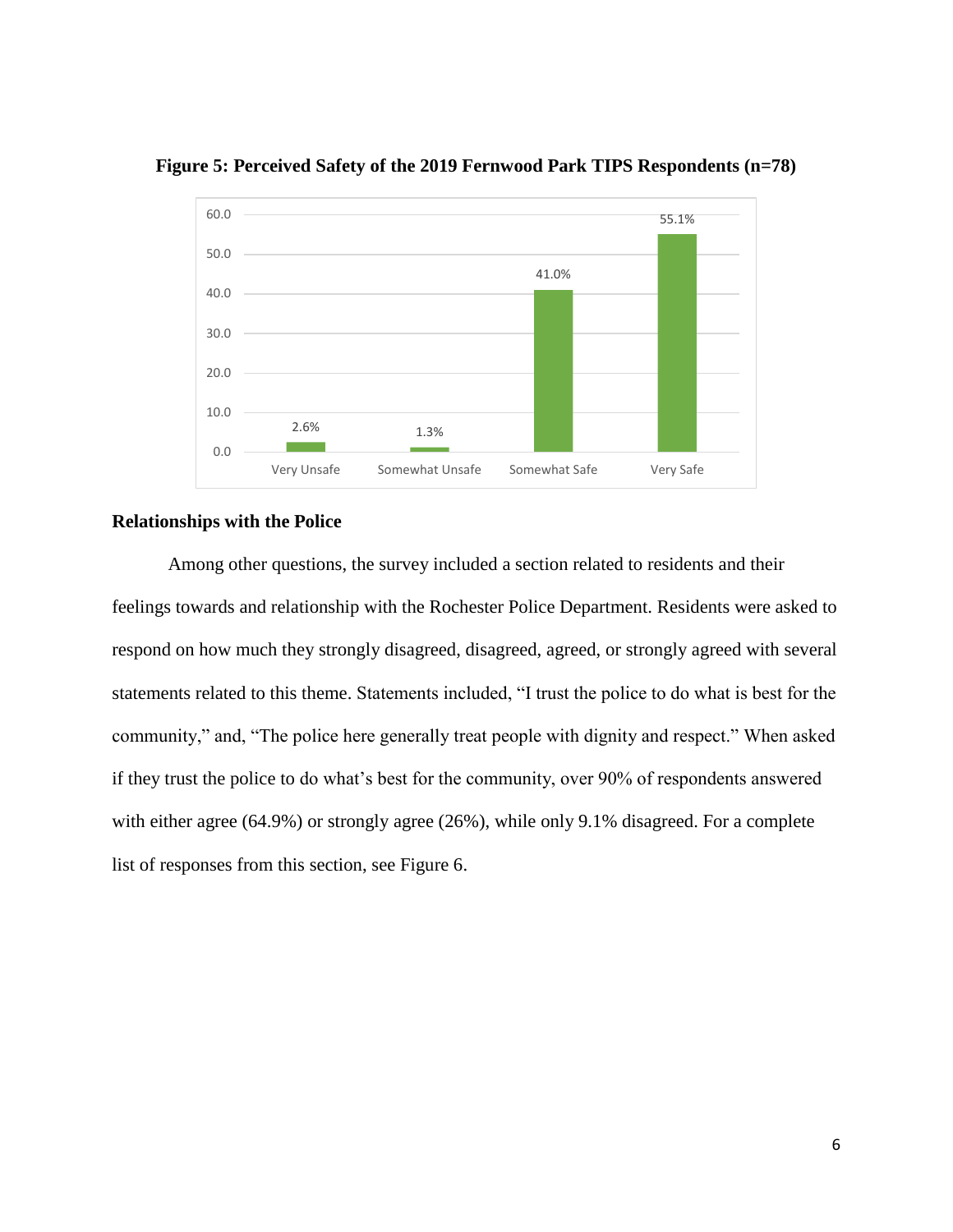|                                                           | Strongly<br>Disagree | Disagree | Agree | Strongly<br>Agree |
|-----------------------------------------------------------|----------------------|----------|-------|-------------------|
| RPD works hard to address issues of crime*                | 2.8%                 | 9.9%     | 69.0% | 16.9%             |
| RPD officers listen to what I have to say                 | 4.1%                 | 2.7%     | 76.7% | 16.4%             |
| I trust the police to do what's best for my community     | 2.6%                 | 6.5%     | 64.9% | 26.0%             |
| Police are generally fair in the way they enforce the law | $0.0\%$              | 14.1%    | 63.4% | 22.5%             |
| Police generally treat people with dignity and respect    | $0.0\%$              | 10.8%    | 64.9% | 24.3%             |
| Police work with community to solve problems that matter  | 2.8%                 | 15.5%    | 60.6% | 21.1%             |

**Figure 6: How much do you agree or disagree with these statements?**

\*One respondent neither agreed nor disagreed

In addition to this section, two questions were asked to gauge how comfortable residents felt with the police. When asked if they felt comfortable reporting issues or suspicious behavior to police, 89.7% of the respondents answered yes or sometimes, whereas only 10.3% responded no. Residents were also asked if they knew any officers who worked in their neighborhood either by sight or by name. The majority of residents (84.6%) answered that they did not.

#### **Collective Efficacy**

Collective efficacy is defined as social cohesion between neighbors and a willingness to intervene on behalf of the greater good. This has been linked to increased levels of informal social control and reductions in neighborhood violence (Sampson, Raudenbush, & Earls, 1997). Residential stability, indicated by high rates of homeownership, has also been shown to help maintain social networks and informal social control as people's investment in their homes carries over towards investment into the community at large.

The survey asked the following two questions in order to measure residential stability and homeownership. The questions were, "How many years have you lived in the neighborhood?"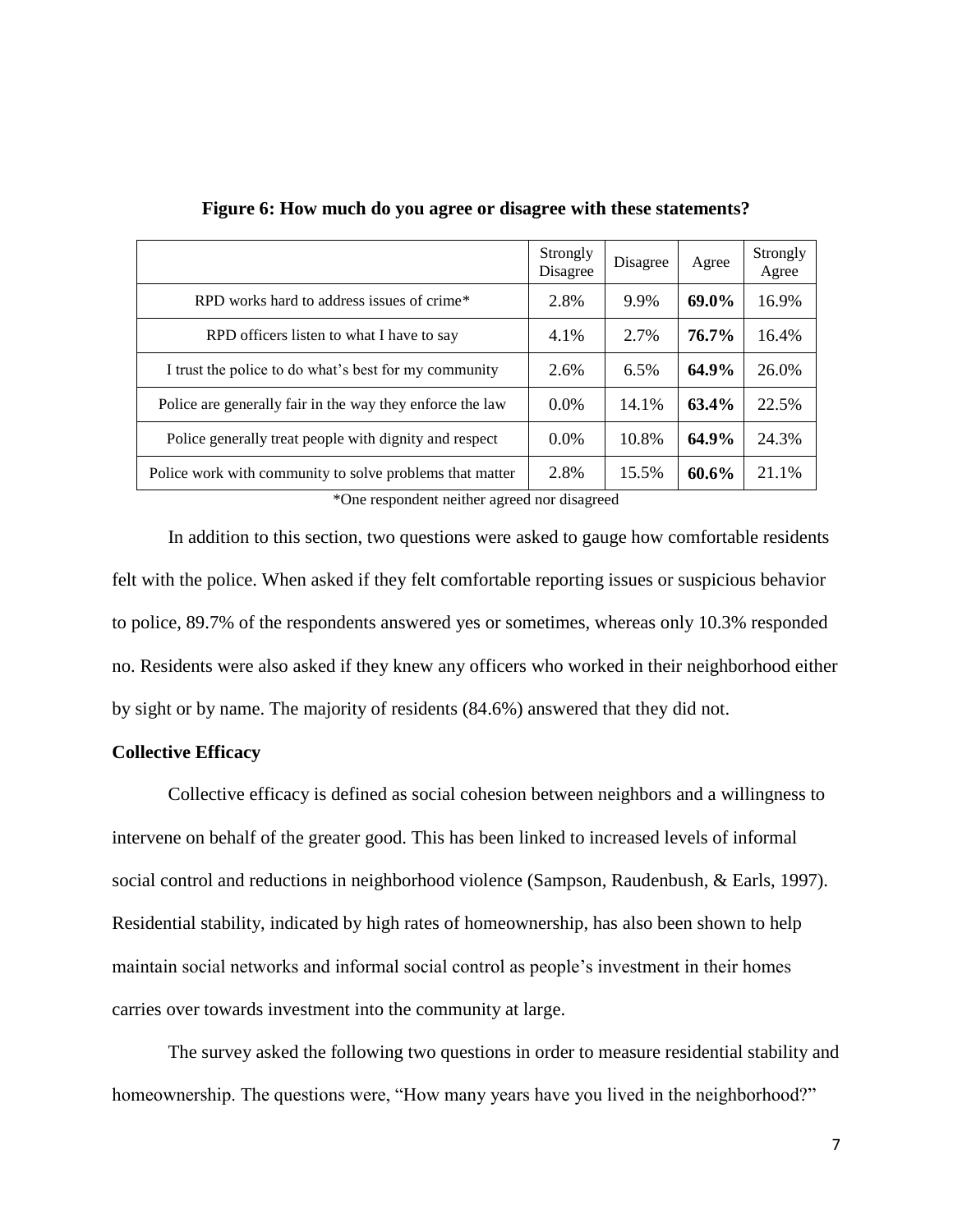and, "Do you own or rent your home?" The average tenure in the neighborhood was 13 years, with over half of respondents (55.9%) reporting having lived in the neighborhood for 6 or more years. Over half of the respondents (52.6%) also answered that they own their own home, while 39.7% stated that they rent their property. An additional 7.7% reported that they were staying with a friend or family member.



**Figure 7: 2019 Fernwood Park Respondents' Years in the Neighborhood (n=77)**



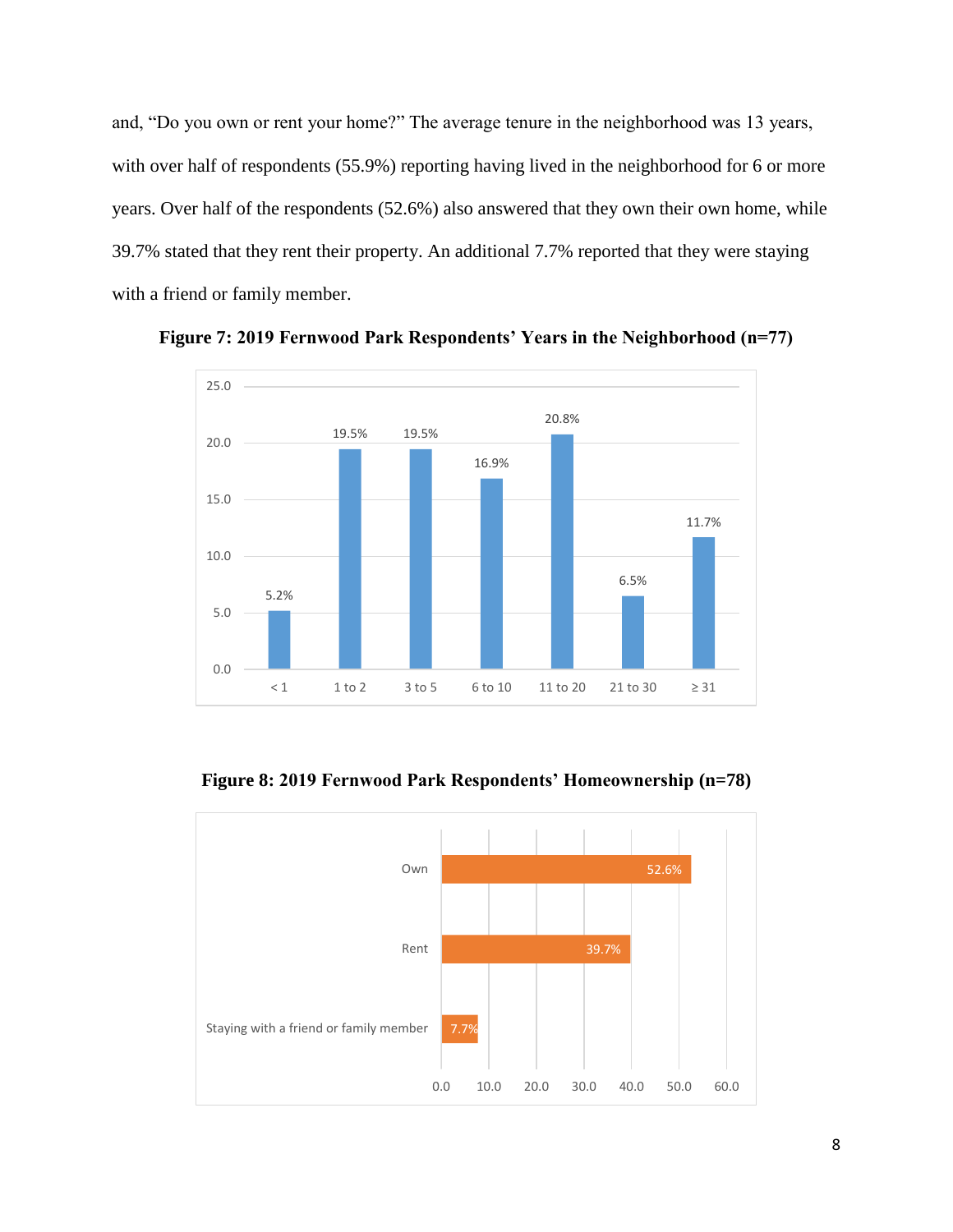Research has shown that homeowners are much less likely to move from a community, which can lead to greater neighborhood stability. A crosstab analysis of these two questions was run to determine if this was true in this neighborhood. The analysis found that 10% of respondents reported that the length of time they rented their home was less than a year. Additionally, of the population which reported that they owned their home, over half (58.5%) had lived in the community for at least 11 years. Conversely, four fifths (80%) of the population which reported renting their home had done so for fewer than 10 years (see Figure 9 for complete chart).

|                          | <b>Housing Status</b>               |        |                  |                 |  |
|--------------------------|-------------------------------------|--------|------------------|-----------------|--|
| Years in<br>Neighborhood | Rent<br>Own<br>$(n=30)$<br>$(n=41)$ |        | Other<br>$(n=6)$ | Total<br>(n=77) |  |
| $\leq 1$                 | 10.0%                               | 2.4%   | 0.0%             | 5.2%            |  |
| $1$ to $2$               | 26.7%                               | 9.8%   | 50.0%            | 19.5%           |  |
| $3$ to 5                 | 30.0%                               | 7.3%   | 50.0%            | 19.5%           |  |
| 6 to 10                  | 13.3%                               | 22.0%  | 0.0%             | 16.9%           |  |
| 11 to 20                 | 16.7%                               | 26.8%  | 0.0%             | 20.8%           |  |
| 21 to 30                 | 0.0%                                | 12.2%  | 0.0%             | 6.5%            |  |
| $\geq$ 31                | 3.3%                                | 19.5%  | 0.0%             | 11.7%           |  |
| Total                    | 100.0%                              | 100.0% | 100.0%           | 100.0%          |  |

**Figure 9: 2019 Fernwood Park TIPS Crosstabs: Housing Status and Neighborhood Tenure**

While there is evidence to suggest that the presence of homeowners can provide greater stability to the neighborhood, it is important to note that approximately a third (33.3%) of renters in the Fernwood Park community have lived in the area for 6 or more years. These renters may also provide some means of stability as they have invested considerable time in their community. This serves as a limitation to previous research and suggests that there might be such things as stable renters.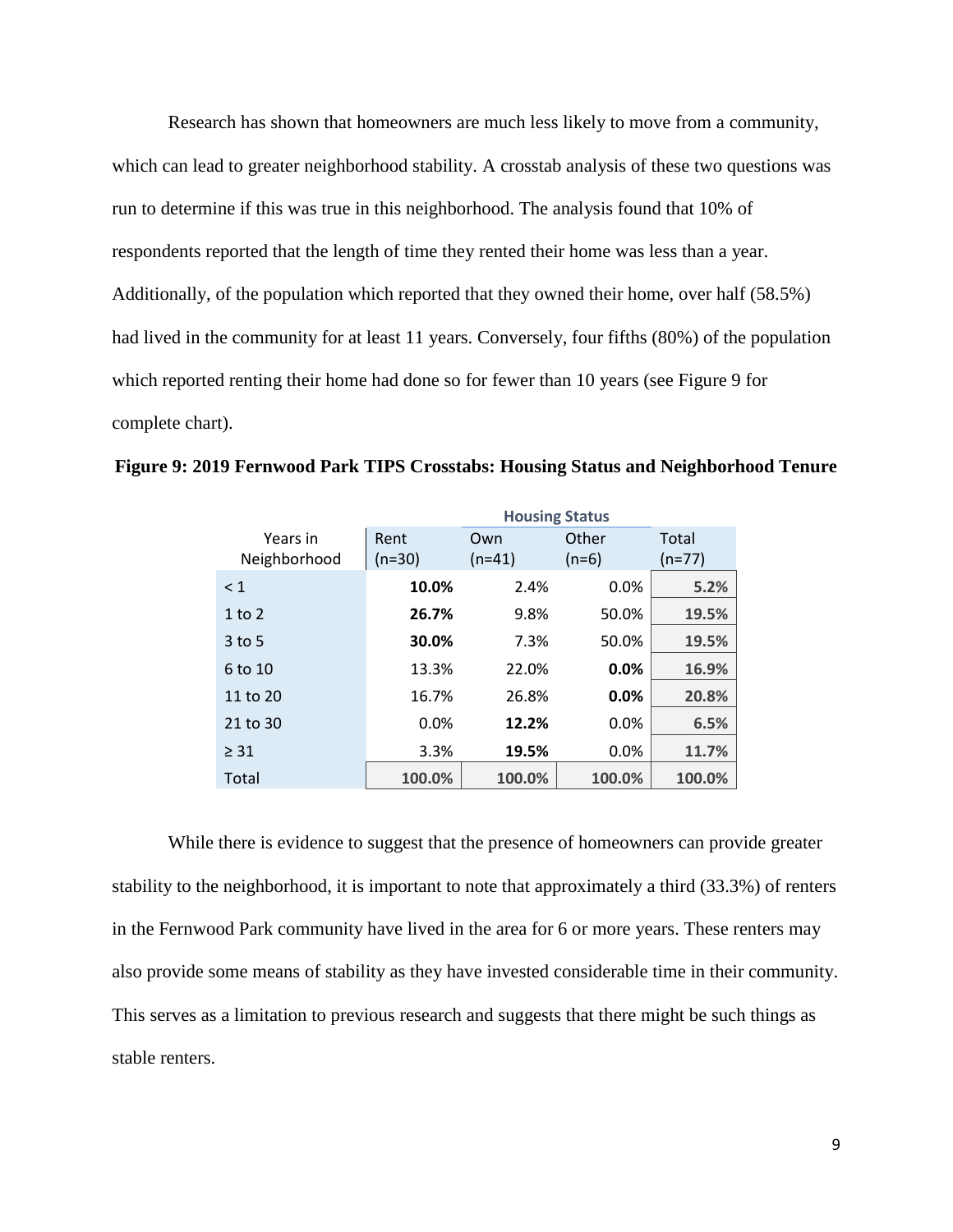Social cohesion is an important part of neighborhood life as it can influence the community's willingness to intervene and assist neighbors. The TIPS survey measured social cohesion in the Fernwood Park community by asking residents a series of three questions related to this concept (see Figure 10 for complete list). Overall, the vast majority of residents agreed or strongly agreed that people in their community are willing to help their neighbors (96%) and over three quarters agreed that people in the neighborhood share the same values (78.3%). Additionally, nearly three quarters of the residents responded that they could count on their neighbors in the event of a fight (74.6%).

|                                                    | Strongly<br>Disagree | Disagree | Neutral | Agree | Strongly<br>Agree |
|----------------------------------------------------|----------------------|----------|---------|-------|-------------------|
| People are willing to help their neighbors         | 1.3%                 | 1.3%     | 1.3%    | 61.8% | 34.2%             |
| People in this neighborhood share the same values  | 2.9%                 | 15.9%    | 2.9%    | 58.0% | 20.3%             |
| I could count on my neighbors if a fight broke out | 8.0%                 | 14.7%    | 2.7%    | 49.3% | 25.3%             |

**Figure 10: 2019 Fernwood Park Respondents' Social Cohesion**

#### **Conclusion**

The Fernwood Park residents listed speeding and traffic issues as their primary concerns for the neighborhood. Many residents described vehicles driving the wrong direction on one-way streets and a lack of stop signs as being central to these concerns. The majority of residents had positive attitudes of the police. Most respondents stated that they liked how quiet or peaceful the neighborhood was, with almost two thirds (62.3%) describing this as being what they liked most about their neighborhood. An additional 16.9% said they liked their neighbors or the people in the community. These qualities could help explain why most residents stated that they spoke with their neighbors either every day  $(33.3%)$  or every week  $(33.3%)$ . A peaceful neighborhood with a nice community can contribute to feelings of comfort within the community among